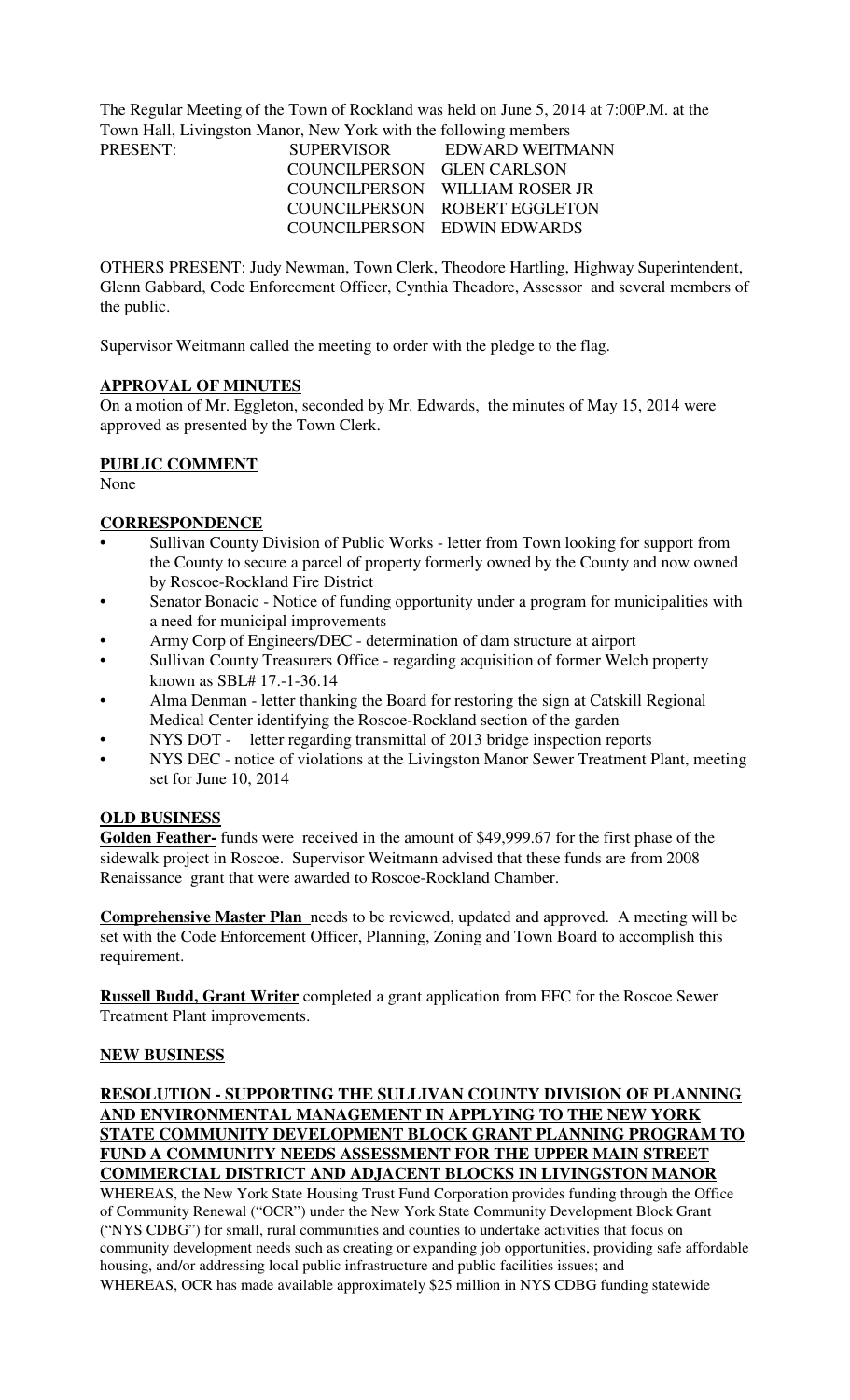## *REGULAR MEETING, TOWN OF ROCKLAND, JUNE 5, 2014*

through the 2014 New York State Consolidated Funding Application ("CFA"), inviting eligible applicants to submit proposals for public infrastructure, public facilities, economic development and planning projects by the application deadline of June  $16<sup>th</sup>$ , 2014; and,

WHEREAS, the NYS CDBG Planning Program provides grants up to \$50,000 per project for either of two activities, Community Needs Assessments or Preliminary Engineering Reports, and whereas with these projects at least one of two national objectives must be met: 1) at least 51% of the persons who would benefit from implementation of the plan are low- and moderate-income persons; or 2) the plan addresses a slum or blighted area in the community; and

WHEREAS, in 2013 Livingston Manor Renaissance, the Livingston Manor Chamber of Commerce, Sullivan Renaissance and the Town of Rockland organized a series of visioning workshops to seek and obtain input from area residents on community development priorities in the hamlet of Livingston Manor; and,

WHEREAS, the outcome of the visioning workshops was the creation of three working groups to focus on Upper (South) Main Street Revitalization; Parks, Trails and "Walkable Communities"; and Youth Programming, as key themes for further planning and implementation measures; and

WHEREAS, in early 2014 representatives from the Town of Rockland, Sullivan Renaissance and the Upper Main Street working group approached the County of Sullivan (the "County"), through the Division of Planning and Environmental Management ("SC DPEM") and the Division of Public Works ("DPW"), seeking assistance with opportunities to fund sidewalk and stormwater infrastructure improvements in the area of Upper Main Street; and,

WHEREAS, through further discussion, representatives from SC DPEM, the Town, Sullivan Renaissance and the Working Group determined that further needs assessment and planning were needed before funding for sidewalk improvements could be secured, and that such planning efforts might also consider flood mitigation measures proposed at the intersection with Pearl Street, commercial vacancies on Main Street, nearby vacant and industrial parcels, and access to existing and proposed parks and trails within the hamlet; and

WHEREAS, the County has offered to apply for and, if successful, to administer a NYS CDBG Planning Program grant of \$50,000 on behalf of and in collaboration with the Town of Rockland and other partners listed above, in order to conduct a Community Needs Assessment focused on the Upper Main Street District of Livingston Manor;

NOW, THEREFORE BE IT RESOLVED THAT the Town of Rockland does support the County submitting said NYS CDBG Planning Program grant application through the 2014 CFA; and BE IT FURTHER RESOLVED that, if awarded, the Town of Rockland offers its cooperation and collaboration in implementing the work plan for the NYS CDBG Planning Program Grant for Livingston Manor's Upper Main Street district.

Moved by: Mr. Eggleton Seconded by: Mr. Carlson and duly adopted on Motion, June 5, 2014

### **RESOLUTION - APPROVE DRAFT BID SPECS & APPLY FOR FUNDING FOR TOWN BARN PROJECT**

On a motion of Mr. Roser, seconded by Mr. Edwards, the following resolution was ADOPTED - VOTE - AYES 5, NAYS 0 - RESOLVED - to approve Joe Gottlieb Engineering to draft specs for the Town Barn Project; FURTHER RESOLVED - to apply for State & Municipal Facility Capital Program Funding for the Town Barn Project.

#### **RESOLUTION - APPROVE PURCHASE OF FORMER WELCH PROPERTY FROM COUNTY**

 On a motion of Mr. Carlson, seconded by Mr. Edwards, the following resolution was ADOPTED - VOTE - AYES 5, NAYS 0 - RESOLVED - to approve purchase of the former Welch property to be added to the Highway Department Property; FURTHER RESOLVED authorize Supervisor Weitmann to sign real property transfer form for purchase of said property.

### **RESOLUTION - APPROVE APPLICATION FOR FUNDING ROSCOE STP**

On a motion of Mr. Roser, seconded by Mr. Edwards, the following resolution was ADOPTED - VOTE - AYES 5, NAYS 0 - RESOLVED - to apply for State & Municipal Facility Capital Program Funding for the Roscoe Sewer Treatment Plant.

## **RESOLUTION - APPROVE SPEED REDUCTION SECTION OF COUNTY ROAD 152**

On a motion of Mr. Carlson, seconded by Mr. Roser, the following resolution was ADOPTED - VOTE - AYES 5, NAYS 0 - RESOLVED, that the Town of Rockland hereby request the Sullivan County Division of Public Works, to establish a lower maximum speed at which vehicles